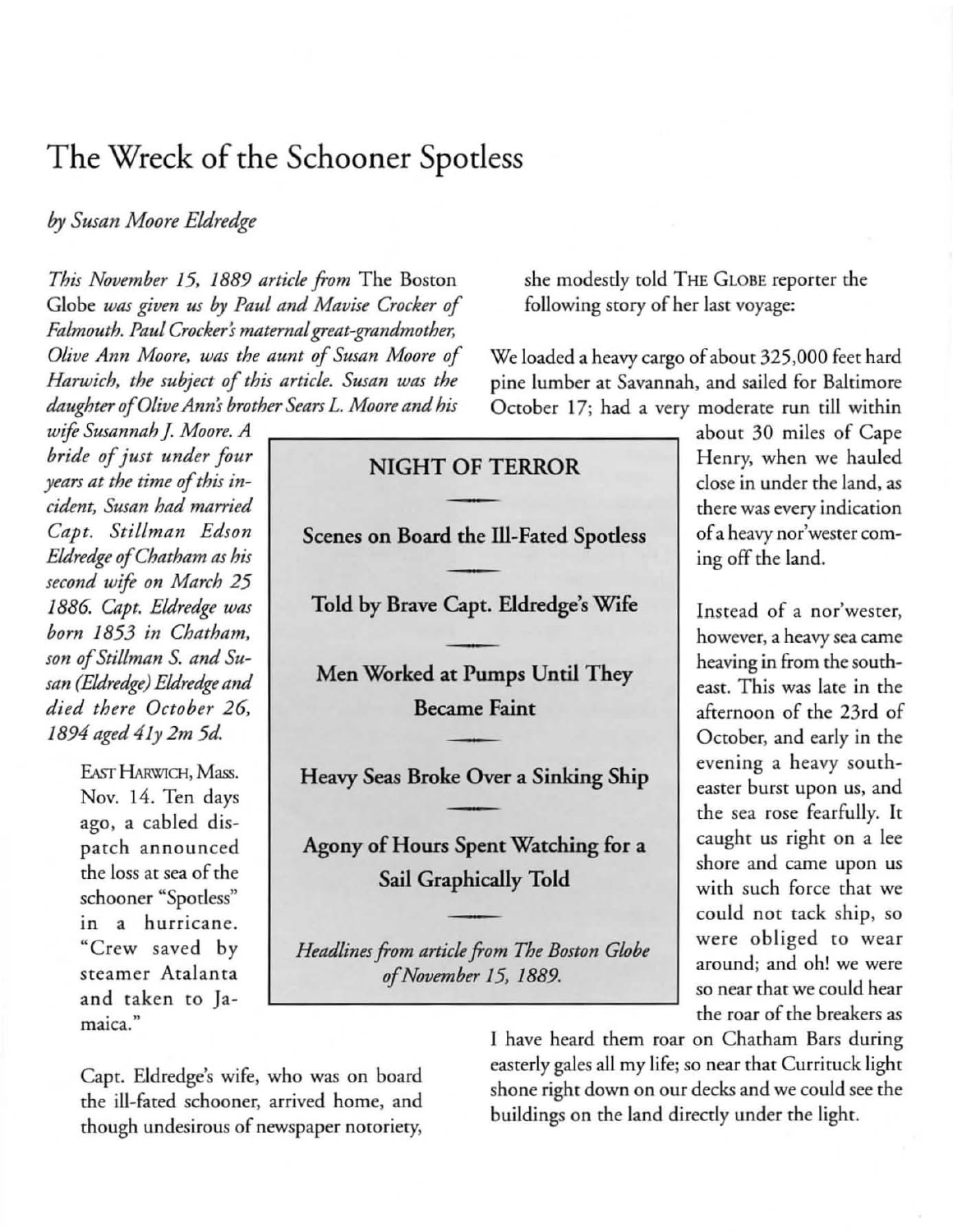The vessel headed off shore about east-northeast, and we left seven fathoms of water under the stern, gradually deepening it as we slowly forged ahead to sea. The wind soon backed to northeast and made a terrible cross-sea. We carried sail hard, trying to clear the land and work off shore, knowing that a lee drift would take us down on Cape Hatteras unless we could work wide off.

The gale increased to a perfect hurricane, yet we felt obliged to keep all possible sail on the schooner, which worked her so hard that the deck load started her water ways and caused her to spring a leak.

We were carrying forestaysail and small piece of fore, and mainsail and three reefed spankers. The gale backed further to the northward and increased if possible, tore our sails from the booms into ribbons, **except part of our mainsail and carried away our**  foretopmast. It blew so hard as to tear our snugly furled light sails clean off our mainsail. The vessel leaking badly and seas washing over us, nothing could be done except to put her before the gale, and run before it, hoping to clear Hatteras as the wind had worked around nearly to a northerly direction

All hands were obliged to work the pumps, and the water gained so fast that the next morning the vessel was becoming water-logged.

We had cleared Hatteras; the gale and the sea continued with terrible force, and the vessel was brought head to the wind. She settled so much forward that the high cross-seas made a clean breach over her, starting some of the deck load and smashing the galley and making our condition pitiful indeed as daylight came on, showing the foretopmast swinging about above our heads and threatening to come down on us at any moment. Worst of all, there was that terrible leak making the vessel more and more unmanageable every hour, and the men fast using up their strength at the pumps. They were lashed there by ropes long enough for them to reach the mizzen rigging. One man stood up on the deck load and when a bad sea was seen coming he sung out and all hands jumped into the rigging to save being almost drowned down around the pumps which were on the main deck just between the poop deck and the deck load. I looked aft at our lifeboat many times, thinking that was our only possible means of safety if the vessel capsized, and my heart sank within me when a fearful sea broke aboard and washed away our lifeboat, davits, Ayrail, booms, gaffs and other wreckage.

Captain Eldredge and I both knew that our vessel, being keel-built and of sharp model would roll over after filling with water with such a heavy deck load on, and did all in our power to encourage the officers and men to continue the pumping but as night came on again they were all exhausted, and Capt. Eldredge's limbs had become swollen with the continuous hard work. [ wanted to take his place at times, but they wouldn't allow it, and I was obliged **to remain shut in the cabin most of the time co** pre~ vent being washed overboard.

Our cabin stove had become full of water, but I got my oil stove lashed to the legs of the other, and with it I boiled meat and eggs which I found in the cabin **store room, and made hot coffee, thus furnishing**  some food for all hands to keep up their strength. Night came on with everything for the worse, and it was a terrible night for me, for I was shut up in the cabin in the darkness fearing that every sea which broke over the vessel might take my husband with it. Several times during the night he watched his chance and came into the cabin for a moment, and the prospect of the ship's living till morning looked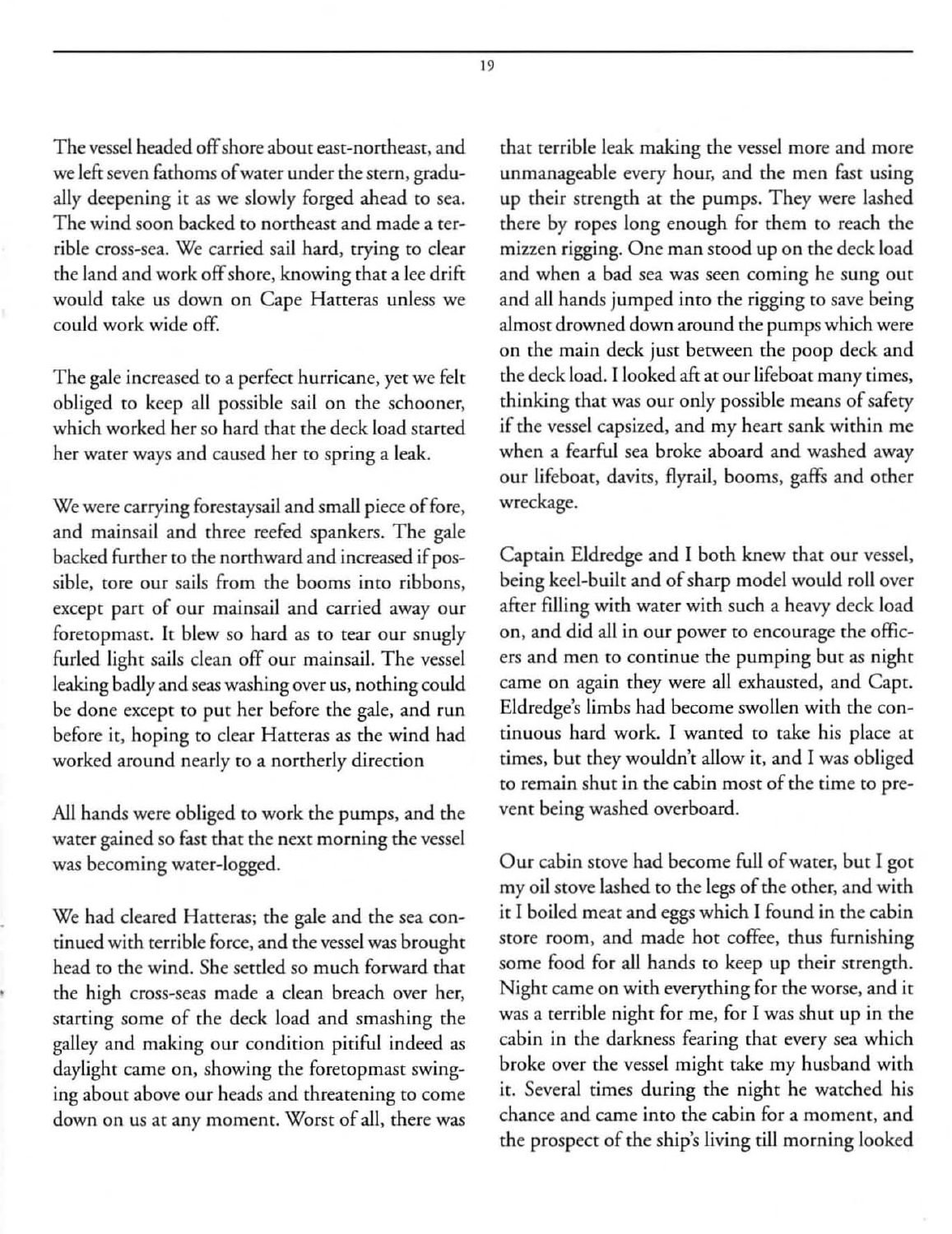so doubtful that every time he went back to the pumps he bade me good-bye, not knowing whether he would rerum from the pump alive. It seemed ro **me that the seas would take the cabin over the stern,**  but it was considered the safest place for me, and while straining my eyes for glimpses of somebody out the windows in the darkness I would pray.

No words of mine can describe the feelings of a

**woman under such circumstances. With**  the chances a thousand to **one against us,**  thoughts of mother, father and brother at **home came over me and**  left me sick at heart to think that they might **never know our**  fate. How **many times**  that night my husband said as



**Cape. Stillman Edson Eldredge and wife, Susan Moore Eldredge from Boston Globe article** of November **15. 1889.** 

**rer, corned**  beef, knife, spoon, etc. and he took it aloft, but told me it **was almost im**possible to cling to the rigging as it had become loosened and would sway terribly. Suddenly a Morgan Line **steamer** was sighted, but did not Stop for us because apparently all she

he left me to go back to the pump, "Ah, Suzie, if you **were only safe at home!"** 

The night wore away and toward morning I tried to boil some potatoes for the men and was obliged to lie down on the water-soaked lounge while steadying the oil stove and the tin pail I had to cook in. Daylight came at last and I could see the men still pumping, but all worn out, limbs *all* chafed and badly swollen, and almost unable to work longer. I climbed out to them again at the risk of my life, could do was take care of herself. It was very hard for us, however, to see her steam slowly away, leaving us to our fate, which seemed rapidly approaching, as the water now gained fast and was getting up **over the cabin floor.** 

Towards noon the gale seemed to moderate and the seas subsided a trifle, but the schooner was making **some bad lurches and the seas coming at times over**  the house, apparently determined to roll the vessel **over. "If we only had our boat!"** 

20

with something to eat and drink, and felt that I ought to be allowed to use whar strength I had ar pumping, but was ordered back into the cabin gangway.

The men could not pump much longer and as the vessel did not seem to show signs of capsizing, we prepared to take to the rigging as soon as she settled too low to live aft. Capt. Eldredge rigged a bowswain's chair aloft and I packed a satchel with a can of wa